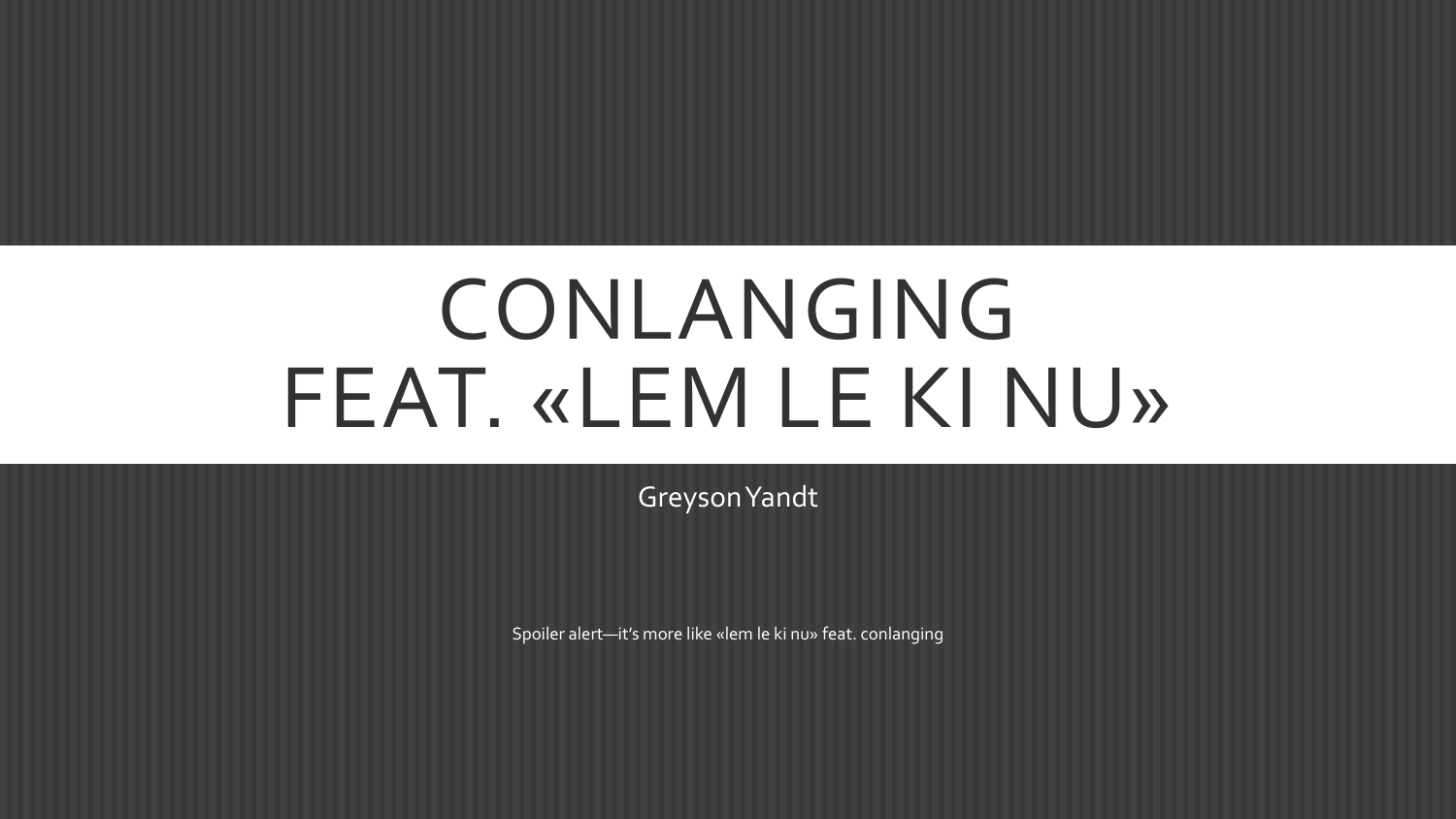## WHAT ARE AND AREN'T CONLANGS?

- Conlangs are constructed languages
	- · Klingon, Quenya, Dothraki, Toki Pona
- · Natlangs are natural languages
	- English, Spanish, Japanese, Swahili
- Auxlangs are **auxiliary** languages
	- Esperanto, Interlingua, Ido, Volapük
- They are not "fake languages" or "codes" or "jargon"
	- · "Do not call a conlang a fake language. Those who do only make themselves look foolish." — David J. Peterson, creator of Dothraki, Shiväisith, etc.

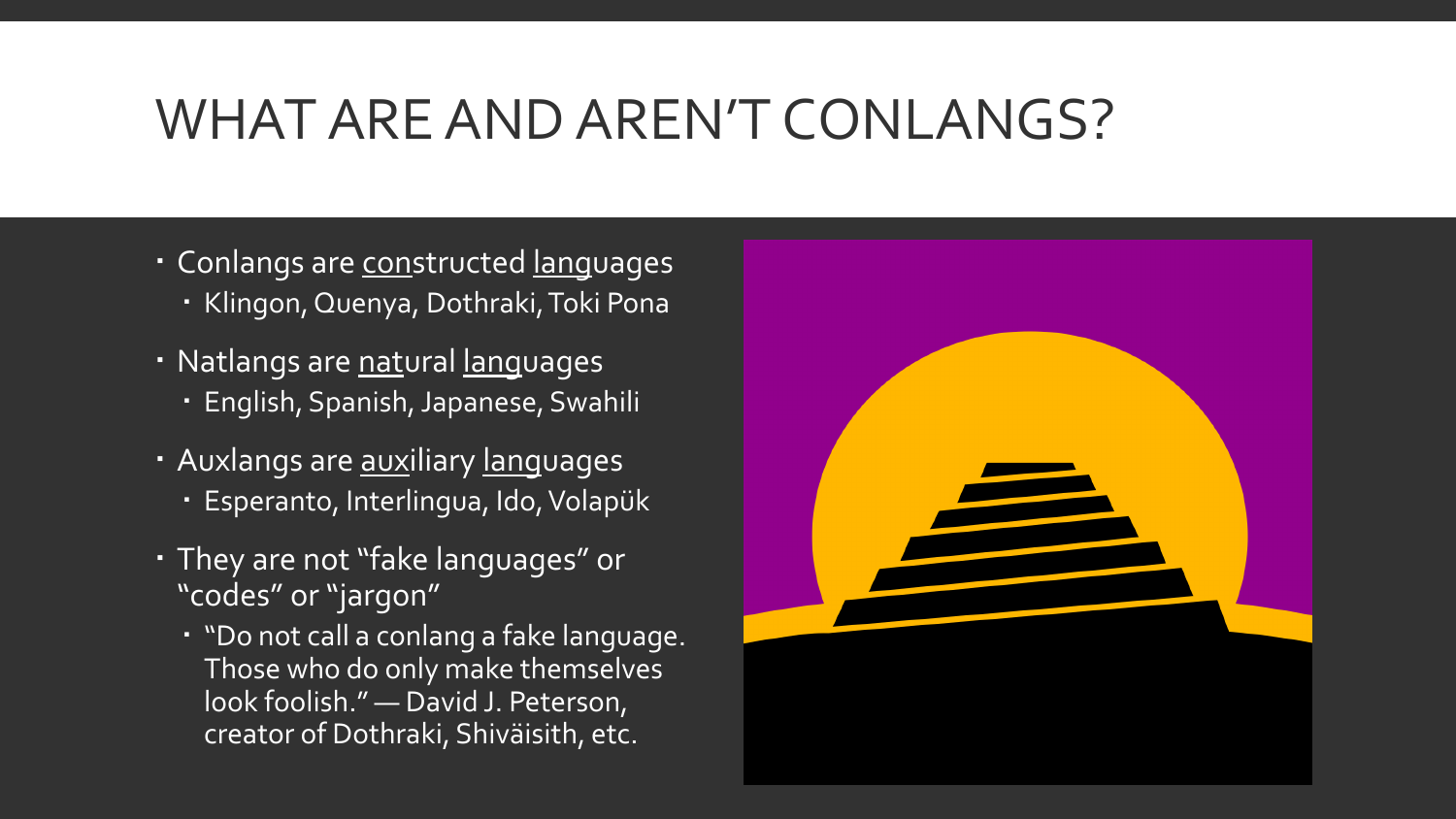## BRIEF HISTORY OF CONLANGING

- Some conlangs from Okrent's list
	- #1 is Lingua Ignota (Hildegard von Bingen) circa 1150
	- #10 is Universal Language (Isaac Newton) circa 1661
	- #84 is Esperanto (Ludwik Lejzer Zamenhof) in 1887
	- #492 is Toki Pona (Sonja Lang) in 2001
- Current events
	- Copyright battle over ownership and fair use of Klingon
	- · The 8<sup>th</sup> Language Creation Conference in June 2019

m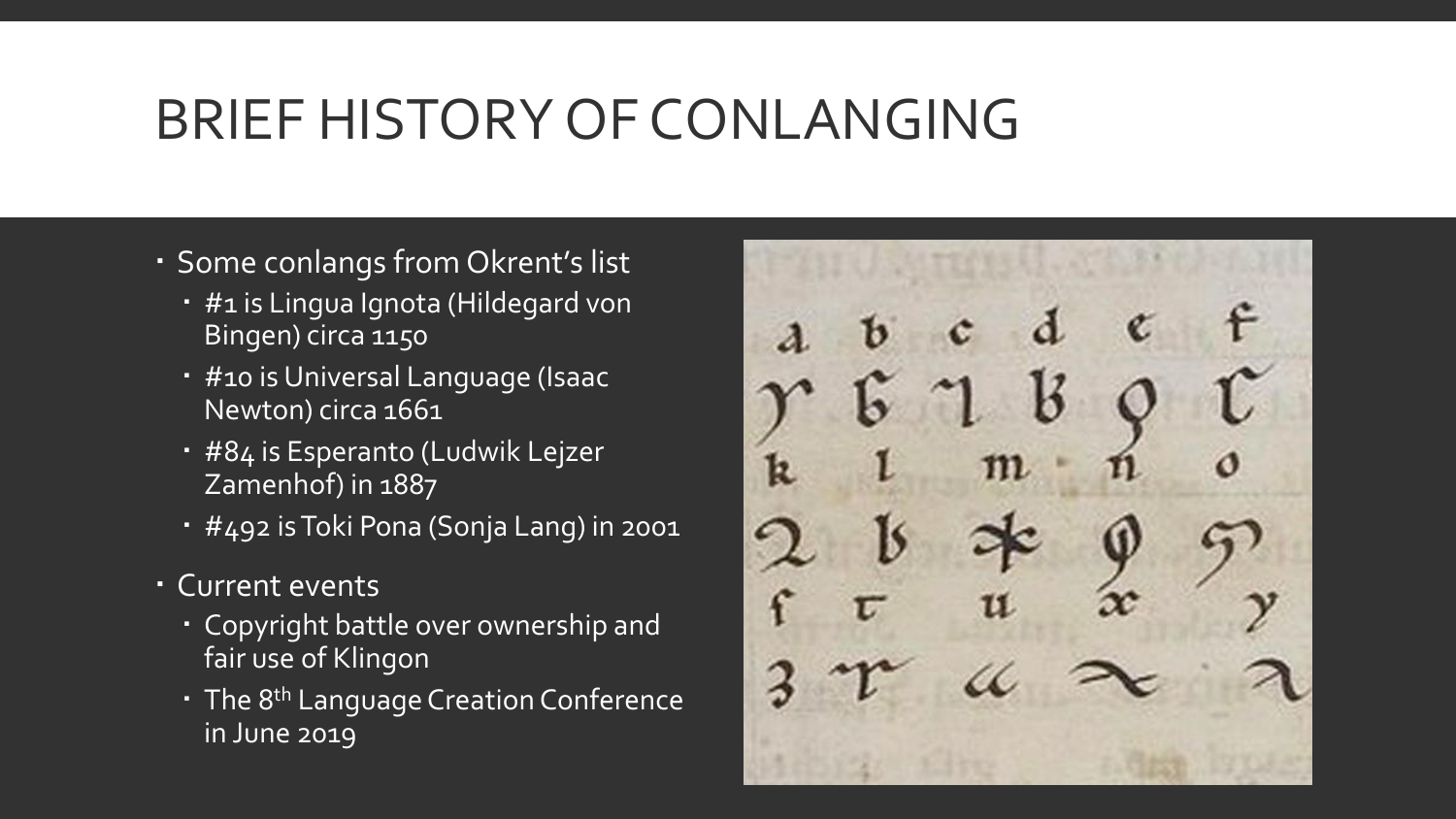# WHAT IS «LEM LE KI NU»?

- My very own language, of course!
- . It means 'language made by Leki'
- The guillemets (« and ») mark my language—anything between « » means something in «lem le ki nu»
- It is *super* unfinished!
	- For a conlang, *unfinished* just means that it's not where I want it to be yet
- I've been working on it *forever*!
	- That's because it's gone through so many iterations, and my world changed when I started studying linguistics
- Main features of «lem le ki nu»
	- Contains 11-ish consonant sounds
	- And 5-ish vowel sounds
	- Original featural alphabet
	- Uses IAL ideals for ease of use
	- Completely *a priori* vocabulary
	- Built alongside a conculture\*
- Inspirations for «lem le ki nu»:
	- J. R. R. Tolkien
	- My opinion on English's problems
	- Hebrew, Korean, Laiholh, etc.
	- «les han»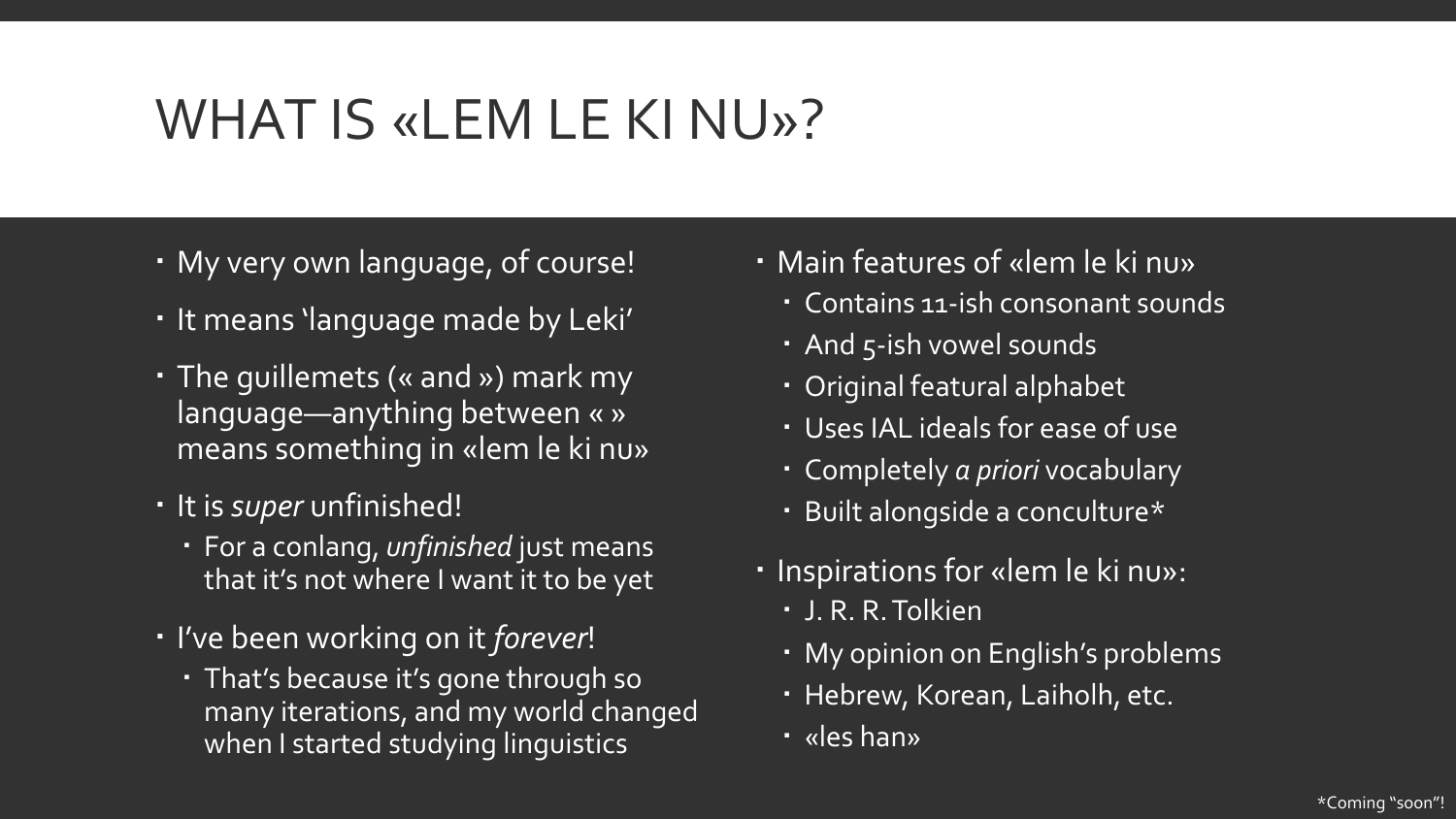#### SOUNDS OF «LEM LE KI NU»

|                   | <b>Labial</b> | Coronal | <b>Dorsal</b> | Laryngeal                  |
|-------------------|---------------|---------|---------------|----------------------------|
| <b>Nasal</b>      | m             | n       |               |                            |
| <b>Plosive</b>    | p             |         | K             | $\left( \mathbf{r}\right)$ |
| <b>Fricative</b>  |               | S       |               |                            |
| Approximant       | W             |         | i*            |                            |
| Liquid            |               |         |               |                            |
| <b>Transition</b> |               |         |               | n                          |

\*Written «y».

|              | <b>Front</b> | <b>Central</b> | <b>Back</b> |
|--------------|--------------|----------------|-------------|
| <b>Close</b> |              |                |             |
| <b>Mid</b>   | e            | $(\theta)$     | O           |
| Open         |              | a              |             |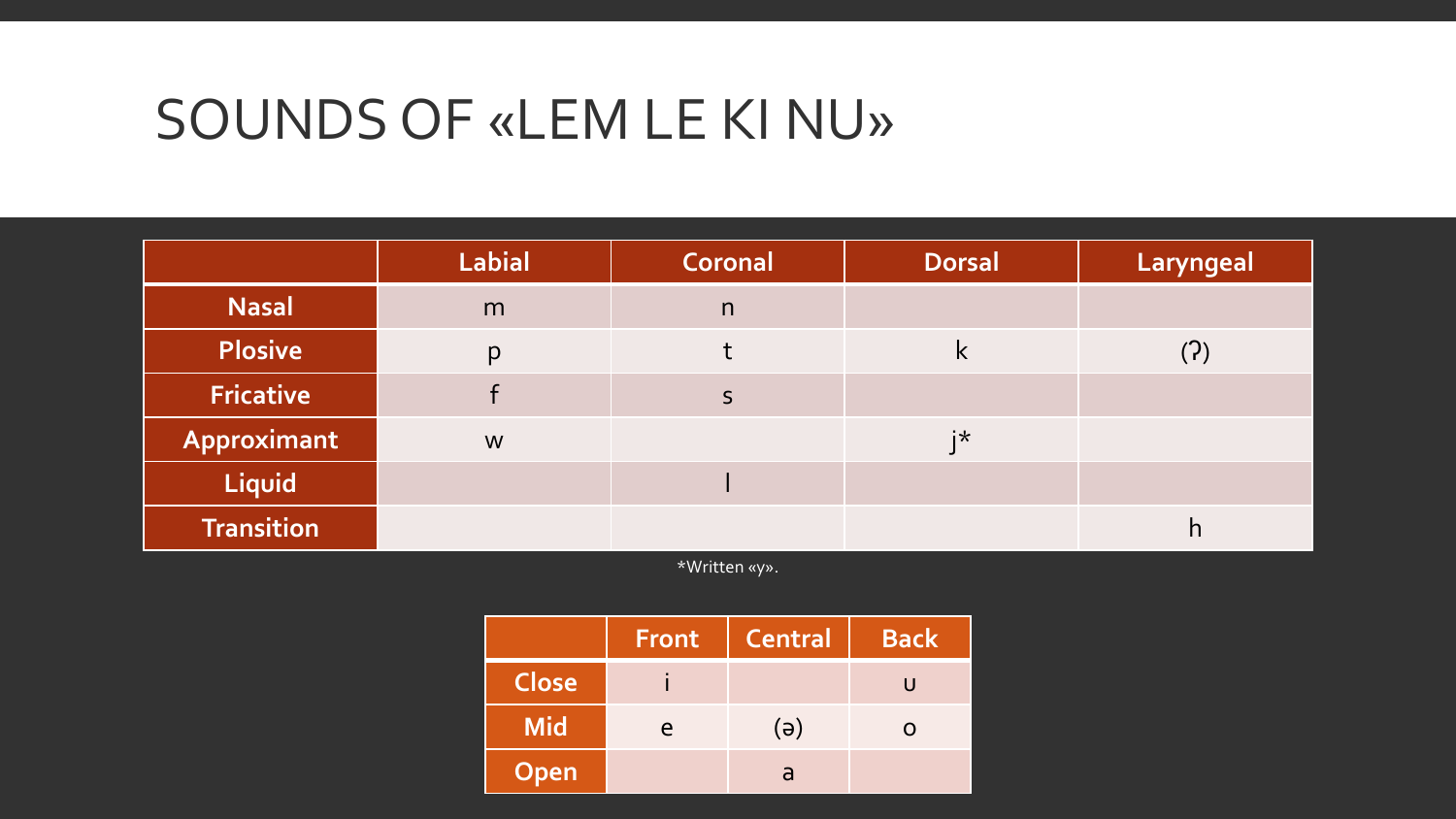# SYSTEMS OF «LEM LE KI NU»

- C<sub>1</sub>(C<sub>2</sub>)V(C<sub>3</sub>) syllable structure
	- $\cdot$  C<sub>1</sub> can be any consonant
	- $\cdot$  C<sub>2</sub> can be /w, y, l/
		- $\cdot$  C<sub>2</sub> cannot follow /w, y, l/
	- V can be any vowel
	- C<sub>3</sub> can be /m, n, l/

|        | singular | plural       |
|--------|----------|--------------|
| first  | «pe»     | «we»*        |
| second | «te»     | $\langle$ e» |
| third  | «ke»     | «ye»         |

\*The plural first person «we» is exclusive by default ('we but not you'), so **we went all also went of the could be «le mle ki nu»** you have to use «wate» to make it inclusive ('we and you') or «pate» to make it dual ('you and I').

- Final vowels show part of speech!
	- «a» cannot be the final vowel
	- «e» is for nouns and pronouns
	- «o» is for verbs
	- «i» is for adjectives, adverbs, and determiners
	- «u» is for postpositions, conjunctions, particles, pro-sentences, etc.
- Tenseless and mostly SVO word order
- Can be written with h-system†
	- «lemlehkihnuh» is unambiguous
	-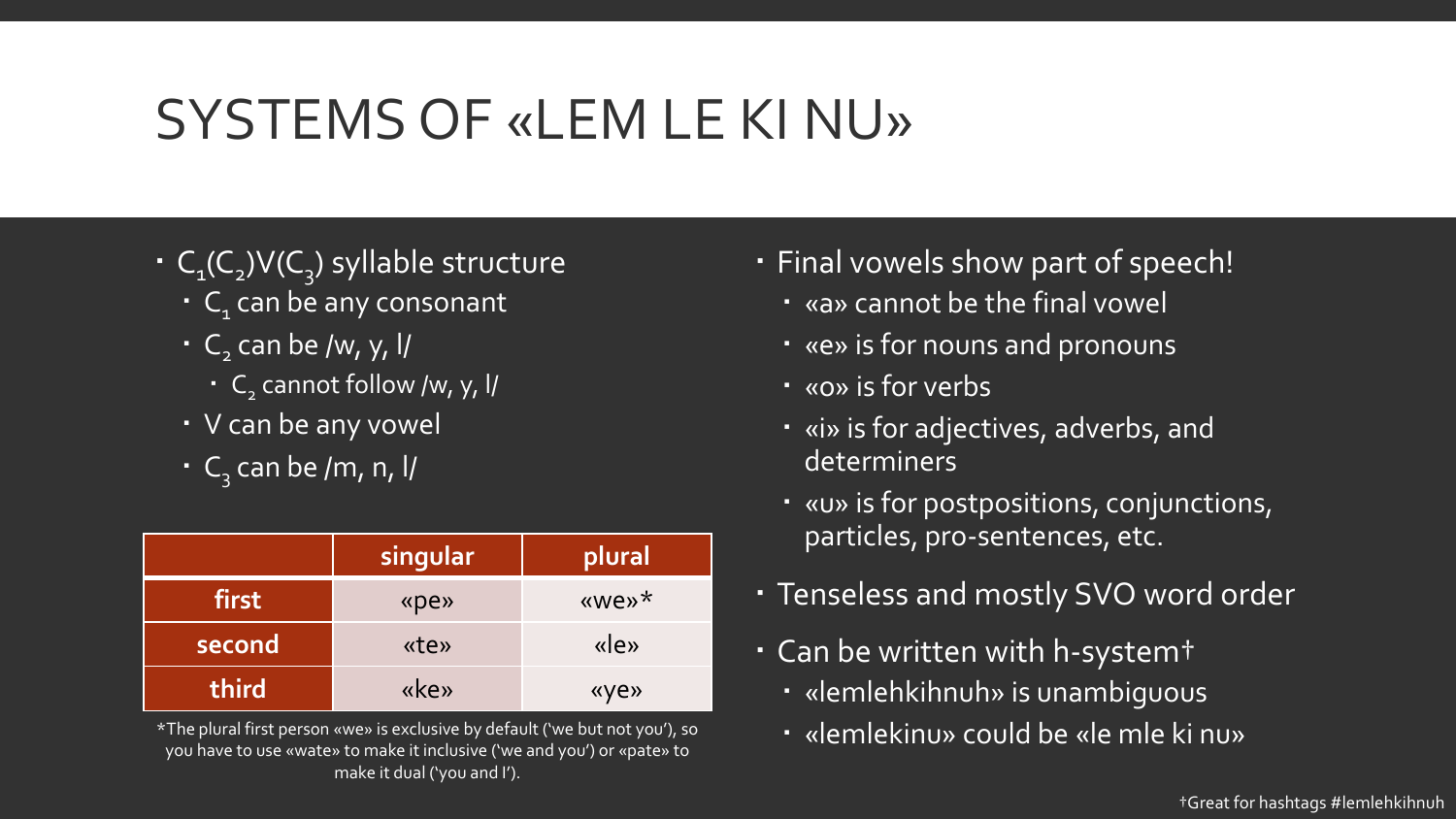### ORTHOGRAPHY OF «LEM LE KI NU»

|          |             | $\overline{\phantom{0}}$ | $\top$         | $\overline{\phantom{a}}$ | __            |              | ᆮ   | ᆂ              | 干   | ٢   |        | $\sim$         | $\mathbf{H}$ |
|----------|-------------|--------------------------|----------------|--------------------------|---------------|--------------|-----|----------------|-----|-----|--------|----------------|--------------|
|          |             | $\kappa$ m               | n              | p                        | t             | $\mathsf{k}$ | f   | $\mathsf S$    |     | W   | $\vee$ | h <sub>»</sub> |              |
| #        | $\mathbf O$ | $\mathbf{1}$             | $\overline{2}$ | $\overline{3}$           | $\frac{1}{4}$ | 5            | 6   | $\overline{7}$ | 8   | 9   | X      | E              | 10           |
|          | «hu         | mum                      | nun            | pul                      | tum           | kun          | ful | sum            | lun | wul | yum    | hun            | tlul»        |
|          |             |                          |                |                          |               |              |     |                |     |     |        |                |              |
|          |             |                          |                | 구                        |               |              | ᆕ   |                | 亖   |     | 댂      |                | [보           |
| $\alpha$ |             | e                        |                | $\mathbf O$              |               | U»           |     | «pa            | pam |     | pwa    |                | pwam»        |

- · Inspired by Hangul (Korean alphabet)
- Duodecimal number system
	- And the numbers are just letters!
- $\cdot \,$  Each letter is made out of  $\rm\boxplus$
- Featural writing system
	- Glyphs represent vocal tract
	- Lines represent articulators
- Usually written in syllable blocks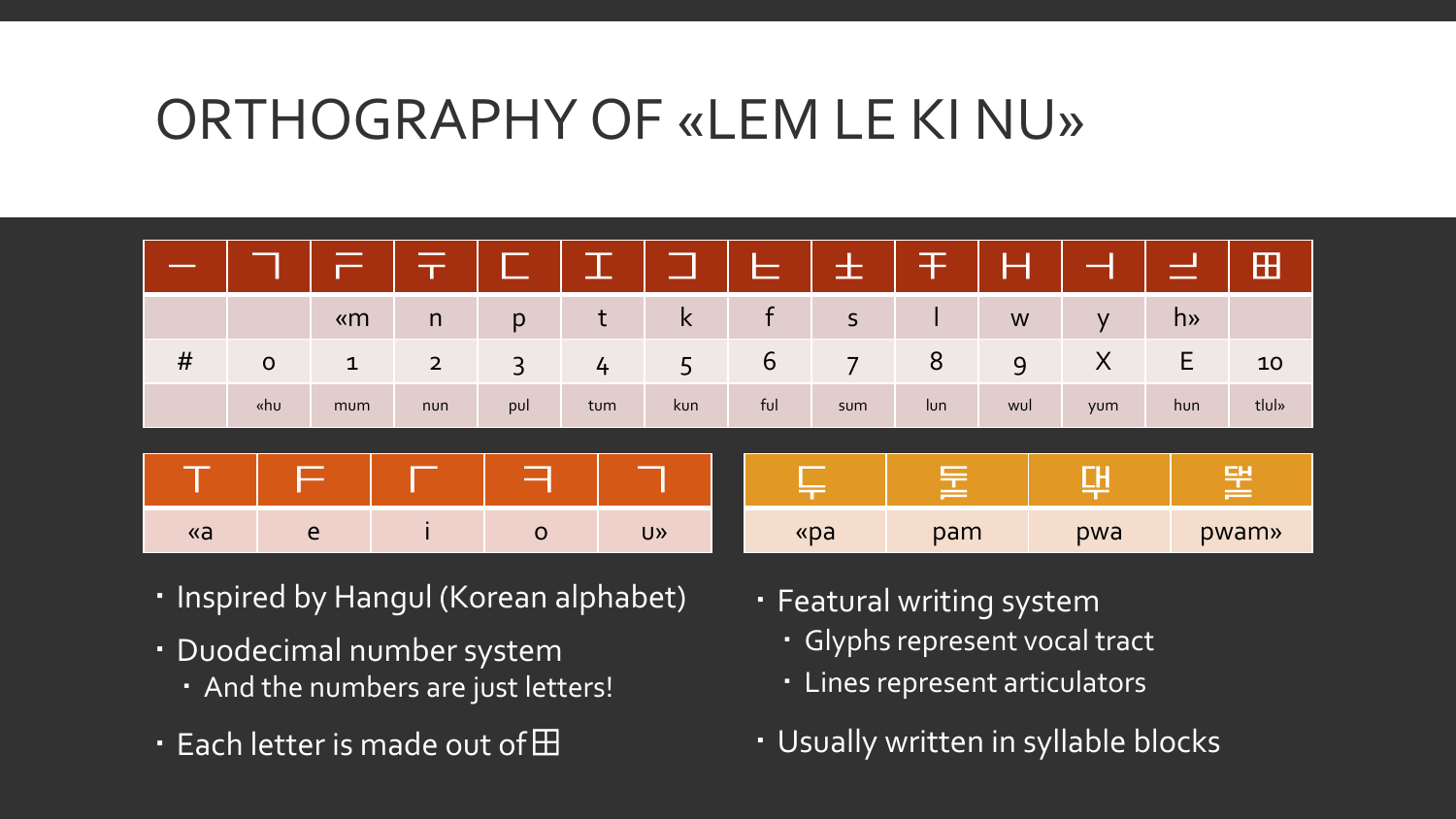# EXAMPLES OF «LEM LE KI NU»

| (a) | 后言工          |             |                 |  |  |  |
|-----|--------------|-------------|-----------------|--|--|--|
| (b) | «pe          | pom         | te»             |  |  |  |
| (C) | $/$ pe       | pom         | te/             |  |  |  |
| (d) | 1SG          | to.love.IND | 2S <sub>G</sub> |  |  |  |
| (e) | 'I love you' |             |                 |  |  |  |

- What does it all mean?
	- (a) is the orthography
	- (b) is the romanization
	- (c) is a broad phonetic transcription
	- (d) is Leipzig glossing
	- (e) is the translated meaning

| (a) | <b>AELE</b>             |                 |    |     |  |  |
|-----|-------------------------|-----------------|----|-----|--|--|
| (b) | «lem                    | le              | ki | nu» |  |  |
|     | $(c)$ /lem              | le              | ki | nU  |  |  |
| (d) | <b>Language</b>         | made.by<br>Leki |    |     |  |  |
| (e) | 'language made by Leki' |                 |    |     |  |  |

- "How do I say \_\_\_\_ in «lem le ki nu»?"
	- · Right now, I probably don't know
- "Surely, you have a way to say 'hello'" No, but I could make something up!
- Updated on greyson.conlang.org